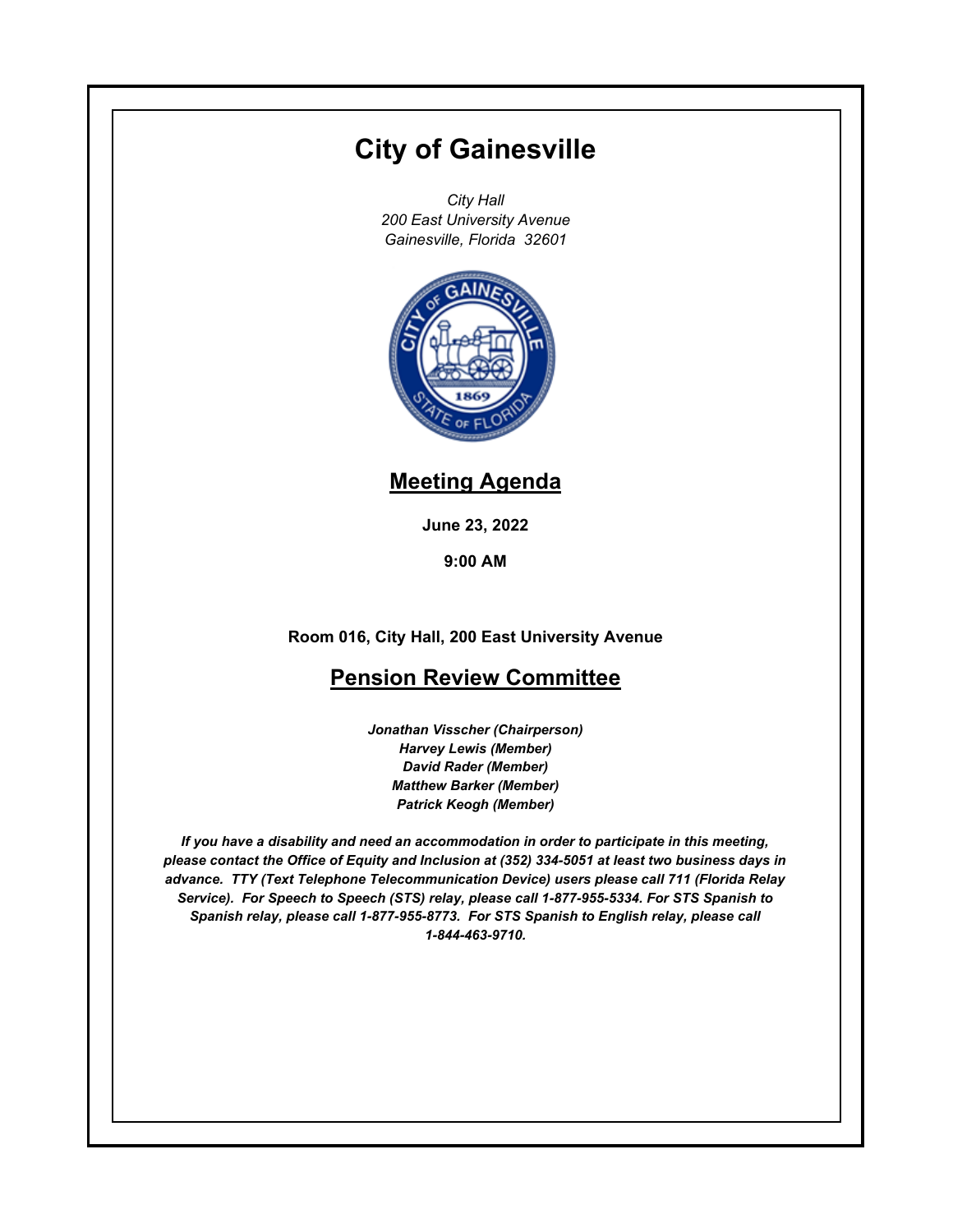## **MEETING DETAILS** *This meeting of the Pension Review Committee for the Gainesville General Employees' Pension Plan is being held in-person in Gainesville City Hall, Roberta Lisle Kline Conference Room 016.* **CALL TO ORDER ROLL CALL ADOPTION OF THE AGENDA APPROVAL OF MINUTES** [211283.](http://gainesville.legistar.com/gateway.aspx?m=l&id=/matter.aspx?key=34065) **Regular Meeting Minutes of May 26, 2022 (B) RECOMMENDATION** *The Pension Review Committee review the Regular Meeting Minutes of May 26, 2022, and take any action deemed appropriate.* [211283\\_20220526 PRC Minutes Draft\\_20220623](http://Gainesville.legistar.com/gateway.aspx?M=F&ID=c1bf2afb-1972-408e-862d-c57a56561964.pdf) **PRESENTATIONS** [211284.](http://gainesville.legistar.com/gateway.aspx?m=l&id=/matter.aspx?key=34066) **Presentation by Silchester (B) RECOMMENDATION** *The Pension Review Committee hear a presentation by Silchester regarding the international equity portfolio managed on behalf of the Plan and take any action deemed appropriate.* [211284\\_Silchester International Investors 20220630\\_20220623](http://Gainesville.legistar.com/gateway.aspx?M=F&ID=16f7d8e1-c9a5-4ca8-bf52-1d61db91c3ed.pdf) [211285.](http://gainesville.legistar.com/gateway.aspx?m=l&id=/matter.aspx?key=34067) **Presentation by Pzena (B) RECOMMENDATION** *The Pension Review Committee hear a presentation by Wayne Palladino reviewing the Domestic Small Cap Value Equity Portfolio managed on behalf of the Plan and take any action deemed appropriate.* [211285\\_Pzena Small Cap Focused Value 1Q2022\\_20220623](http://Gainesville.legistar.com/gateway.aspx?M=F&ID=cdedc643-eda1-4edd-ae36-4f3f07685959.pdf)

[211286.](http://gainesville.legistar.com/gateway.aspx?m=l&id=/matter.aspx?key=34068) **Presentation by AndCo (B)**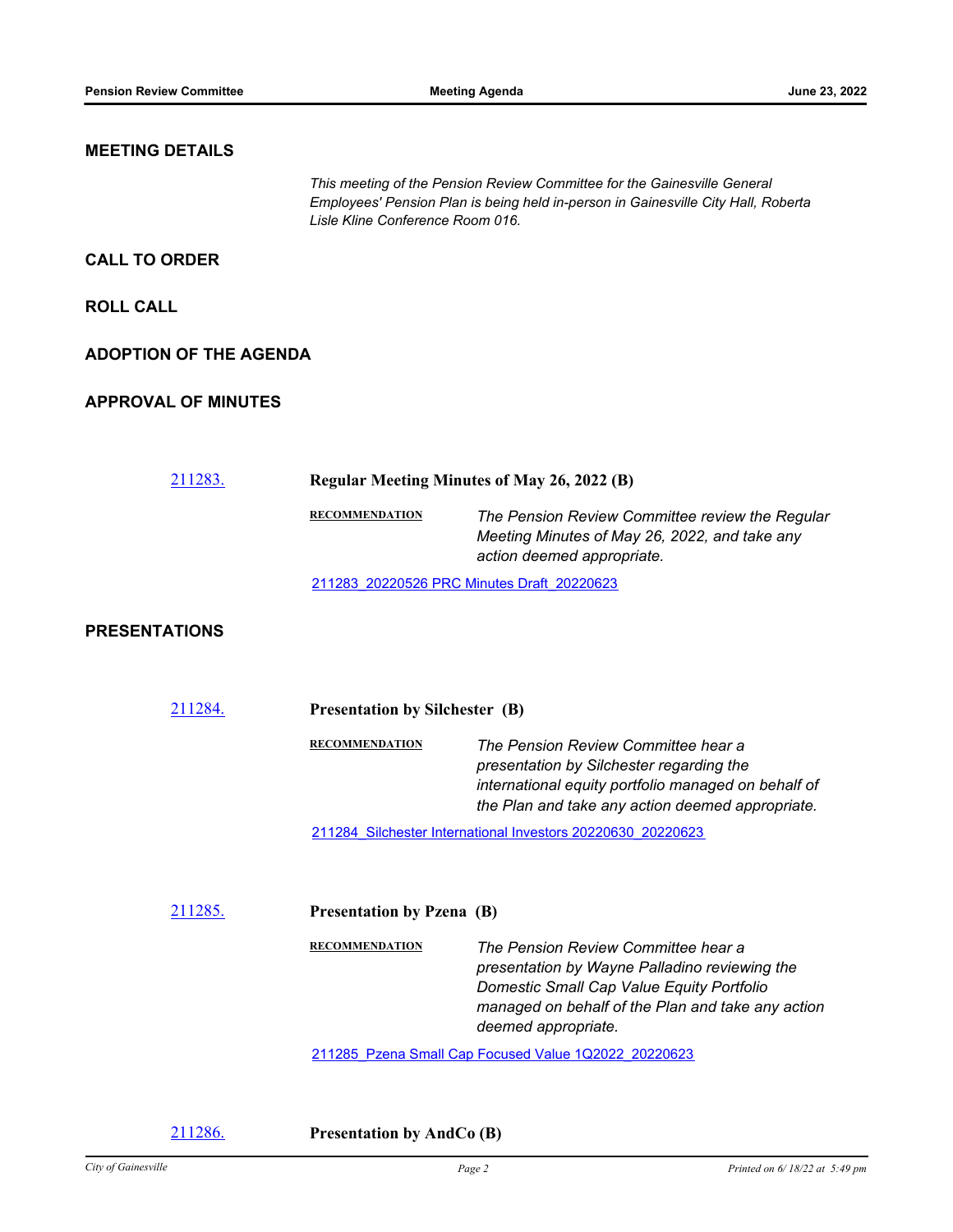|                            | <b>RECOMMENDATION</b>                                               | The Pension Review Committee hear a<br>presentation by AndCo investment consultant<br>Brendon Vavrica covering market conditions, and<br>Plan investment performance and asset<br>allocations, and take any action deemed<br>appropriate.                                                                                                                                       |
|----------------------------|---------------------------------------------------------------------|---------------------------------------------------------------------------------------------------------------------------------------------------------------------------------------------------------------------------------------------------------------------------------------------------------------------------------------------------------------------------------|
|                            | 211286 AndCo COG Monthly Flash 20220531 20220623                    |                                                                                                                                                                                                                                                                                                                                                                                 |
|                            | 211286 AncCo A Closer Look at the Measurement of Inflation 20220623 |                                                                                                                                                                                                                                                                                                                                                                                 |
| <b>OLD BUSINESS</b>        |                                                                     |                                                                                                                                                                                                                                                                                                                                                                                 |
| <b>NEW BUSINESS</b>        |                                                                     |                                                                                                                                                                                                                                                                                                                                                                                 |
| <b>INFORMATIONAL ITEMS</b> |                                                                     |                                                                                                                                                                                                                                                                                                                                                                                 |
| <b>PUBLIC COMMENT</b>      |                                                                     |                                                                                                                                                                                                                                                                                                                                                                                 |
| <b>MEMBER COMMENT</b>      |                                                                     |                                                                                                                                                                                                                                                                                                                                                                                 |
| <b>NEXT MEETING DATE</b>   |                                                                     |                                                                                                                                                                                                                                                                                                                                                                                 |
|                            |                                                                     | The next meeting of the Pension Review Committee for the Gainesville General<br>Employees' Pension Plan is scheduled for August 25, 2022 in Gainesville City<br>Hall, Roberta Lisle Kline Conference Room 016 at 9:00 a.m.                                                                                                                                                      |
| <b>ADJOURNMENT</b>         |                                                                     |                                                                                                                                                                                                                                                                                                                                                                                 |
| 990562                     | <b>REQUIREMENT</b>                                                  |                                                                                                                                                                                                                                                                                                                                                                                 |
|                            | LEAST 48 HOURS IN ADVANCE.                                          | IN ACCORDANCE WITH THE AMERICANS WITH DISABILITIES ACT OF 1990,<br>PERSON NEEDING A SPECIAL ACCOMMODATION TO PARTICIPATE IN THIS<br>PROCEEDING ARE REQUESTED TO NOTIFY THE EQUAL OPPORTUNITY<br>DEPARTMENT AT 334-5051 OR CALL THE TDD PHONE LINE AT 334-2069 AT                                                                                                                |
|                            | FLORIDA STATUTES 286.0105                                           | IF A PERSON DECIDES TO APPEAL ANY DECISION MADE BY THE BOARD<br>WITH RESPECT TO ANY MATTER CONSIDERED AT THIS MEETING OR<br>HEARING, THEY WILL NEED A RECORD OF THE PROCEEDING, AND FOR<br>SUCH PURPOSE, THEY MAY NEED TO ENSURE THAT A VERBATIM<br>RECORD OF THE PROCEEDING IS MADE, WHICH RECORD INCLUDES THE<br>TESTIMONY AND EVIDENCE UPON WHICH THE APPEAL IS TO BE BASED. |
|                            |                                                                     | THIS MEETING MAY BE CONDUCTED BY MEANS OF OR IN CONJUNCTION<br>WITH COMMUNICATIONS MEDIA TECHNOLOGY, SPECIFICALLY A<br>TELEPHONE CONFERENCE CALL. THE ABOVE LOCATION, WHICH IS<br>ORDINARILY OPEN TO THE PUBLIC SHALL SERVE AS AN ACCESS POINT,<br>PERSON WISHING TO ATTEND SHOULD APPEAR AT THE ACCESS POINT,                                                                  |